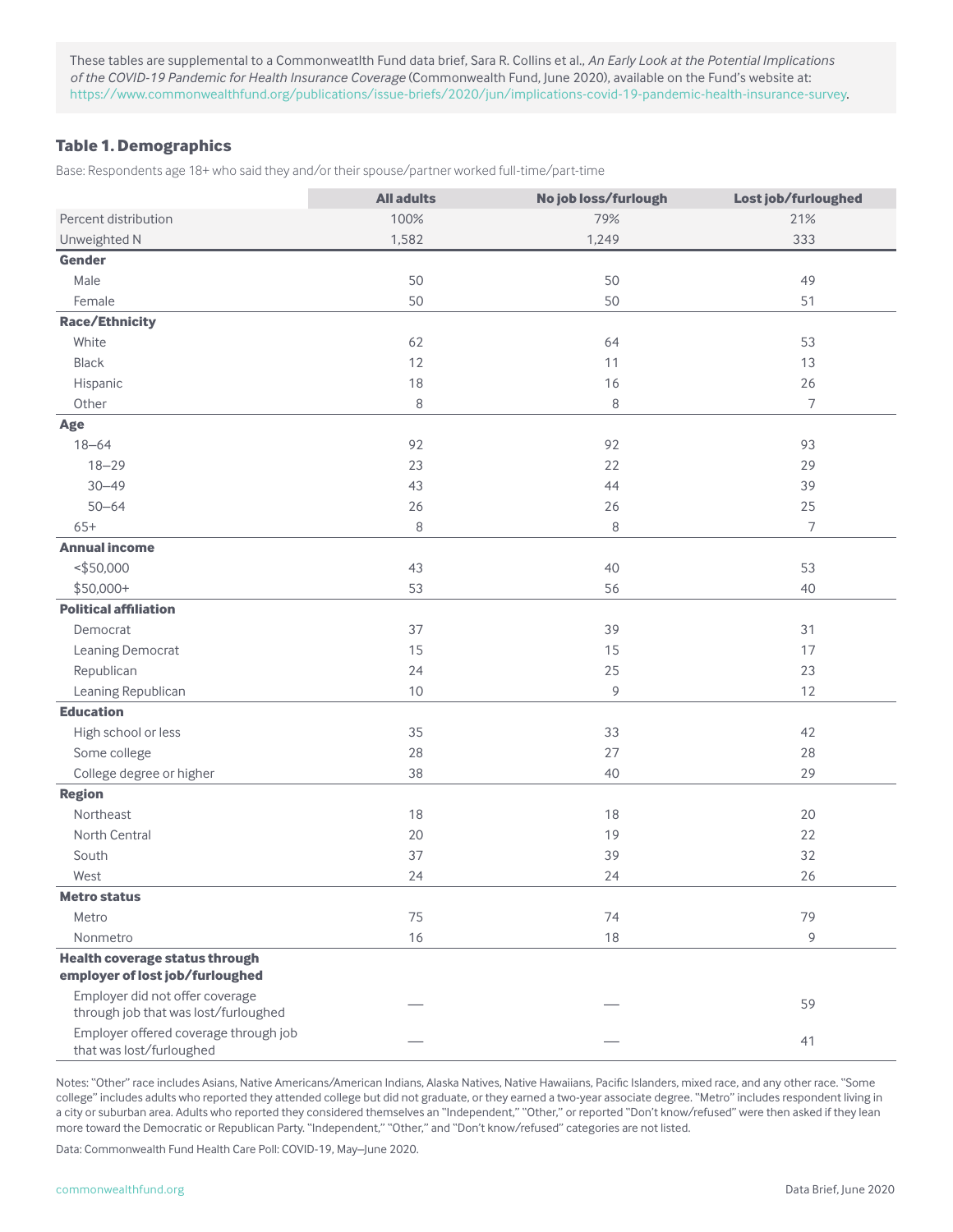### **Table 2. Millions of Americans get their health insurance through a job. If you had to choose one, which comes closest to your opinion:**

Base: Adults age 18+

|                                                                          | People who get health insurance<br>through their employers should have<br>the option of getting similar coverage<br>at a similar cost through government<br>regulated and subsidized health plans | People who get health insurance<br>through their employers should<br><b>NOT have the option of enrolling</b><br>in government regulated and<br>subsidized health plans | <b>Neither</b> |
|--------------------------------------------------------------------------|---------------------------------------------------------------------------------------------------------------------------------------------------------------------------------------------------|------------------------------------------------------------------------------------------------------------------------------------------------------------------------|----------------|
| Percent distribution                                                     | 74%                                                                                                                                                                                               | 19%                                                                                                                                                                    | 2%             |
| <b>Gender</b>                                                            |                                                                                                                                                                                                   |                                                                                                                                                                        |                |
| Male                                                                     | 71                                                                                                                                                                                                | 21                                                                                                                                                                     | $\overline{2}$ |
| Female                                                                   | 76                                                                                                                                                                                                | 18                                                                                                                                                                     | $\mathbf{1}$   |
| <b>Race/Ethnicity</b>                                                    |                                                                                                                                                                                                   |                                                                                                                                                                        |                |
| White                                                                    | 71                                                                                                                                                                                                | 21                                                                                                                                                                     | $\overline{2}$ |
| <b>Black</b>                                                             | 80                                                                                                                                                                                                | 15                                                                                                                                                                     | 1              |
| Hispanic                                                                 | 77                                                                                                                                                                                                | 17                                                                                                                                                                     | $\mathbf{0}$   |
| Other                                                                    | 76                                                                                                                                                                                                | 17                                                                                                                                                                     | 1              |
| Age                                                                      |                                                                                                                                                                                                   |                                                                                                                                                                        |                |
| $18 - 64$                                                                | 76                                                                                                                                                                                                | 19                                                                                                                                                                     | 2              |
| $18 - 29$                                                                | 76                                                                                                                                                                                                | 17                                                                                                                                                                     | 3              |
| $30 - 49$                                                                | 79                                                                                                                                                                                                | 17                                                                                                                                                                     | 1              |
| $50 - 64$                                                                | 72                                                                                                                                                                                                | 22                                                                                                                                                                     | 2              |
| $65+$                                                                    | 64                                                                                                                                                                                                | 21                                                                                                                                                                     | $\overline{2}$ |
| <b>Annual income</b>                                                     |                                                                                                                                                                                                   |                                                                                                                                                                        |                |
| ~150,000                                                                 | 74                                                                                                                                                                                                | 18                                                                                                                                                                     | 1              |
| $$50,000+$                                                               | 74                                                                                                                                                                                                | 20                                                                                                                                                                     | $\overline{2}$ |
| <b>Political affiliation</b>                                             |                                                                                                                                                                                                   |                                                                                                                                                                        |                |
| Democrat                                                                 | 81                                                                                                                                                                                                | 14                                                                                                                                                                     | 1              |
| Leaning Democrat                                                         | 83                                                                                                                                                                                                | 14                                                                                                                                                                     | 1              |
| Republican                                                               | 65                                                                                                                                                                                                | 27                                                                                                                                                                     | 2              |
| Leaning Republican                                                       | 66                                                                                                                                                                                                | 26                                                                                                                                                                     | 1              |
| <b>Education</b>                                                         |                                                                                                                                                                                                   |                                                                                                                                                                        |                |
| High school or less                                                      | 71                                                                                                                                                                                                | 20                                                                                                                                                                     | 1              |
| Some college                                                             | 75                                                                                                                                                                                                | 18                                                                                                                                                                     | 2              |
| College degree or higher                                                 | 76                                                                                                                                                                                                | 20                                                                                                                                                                     | $\overline{2}$ |
| <b>Region</b>                                                            |                                                                                                                                                                                                   |                                                                                                                                                                        |                |
| <b>Northeast</b>                                                         | 74                                                                                                                                                                                                | 19                                                                                                                                                                     | 2              |
| North Central                                                            | 72                                                                                                                                                                                                | 21                                                                                                                                                                     | $\overline{2}$ |
| South                                                                    | 73                                                                                                                                                                                                | 20                                                                                                                                                                     | $\overline{2}$ |
| West                                                                     | 76                                                                                                                                                                                                | 17                                                                                                                                                                     | 1              |
| <b>Metro status</b>                                                      |                                                                                                                                                                                                   |                                                                                                                                                                        |                |
| Metro                                                                    | 75                                                                                                                                                                                                | 19                                                                                                                                                                     | 1              |
| Nonmetro                                                                 | 68                                                                                                                                                                                                | 24                                                                                                                                                                     | $\mathbf{1}$   |
| <b>Health coverage status through</b><br>employer of lost job/furloughed |                                                                                                                                                                                                   |                                                                                                                                                                        |                |
| Employer did not offer coverage<br>through job that was lost/furloughed  | 79                                                                                                                                                                                                | 15                                                                                                                                                                     | 2              |
| Employer offered coverage through job<br>that was lost/furloughed        | 75                                                                                                                                                                                                | 18                                                                                                                                                                     | 2              |

Notes: "Other" race includes Asians, Native Americans/American Indians, Alaska Natives, Native Hawaiians, Pacific Islanders, mixed race, and any other race. "Some college" includes adults who reported they attended college but did not graduate, or they earned a two-year associate degree. "Metro" includes respondent living in a city or suburban area. Adults who reported they considered themselves an "Independent," "Other," or reported "Don't know/refused" were then asked if they lean more toward the Democratic or Republican Party. "Independent," "Other," and "Don't know/refused" categories are not listed.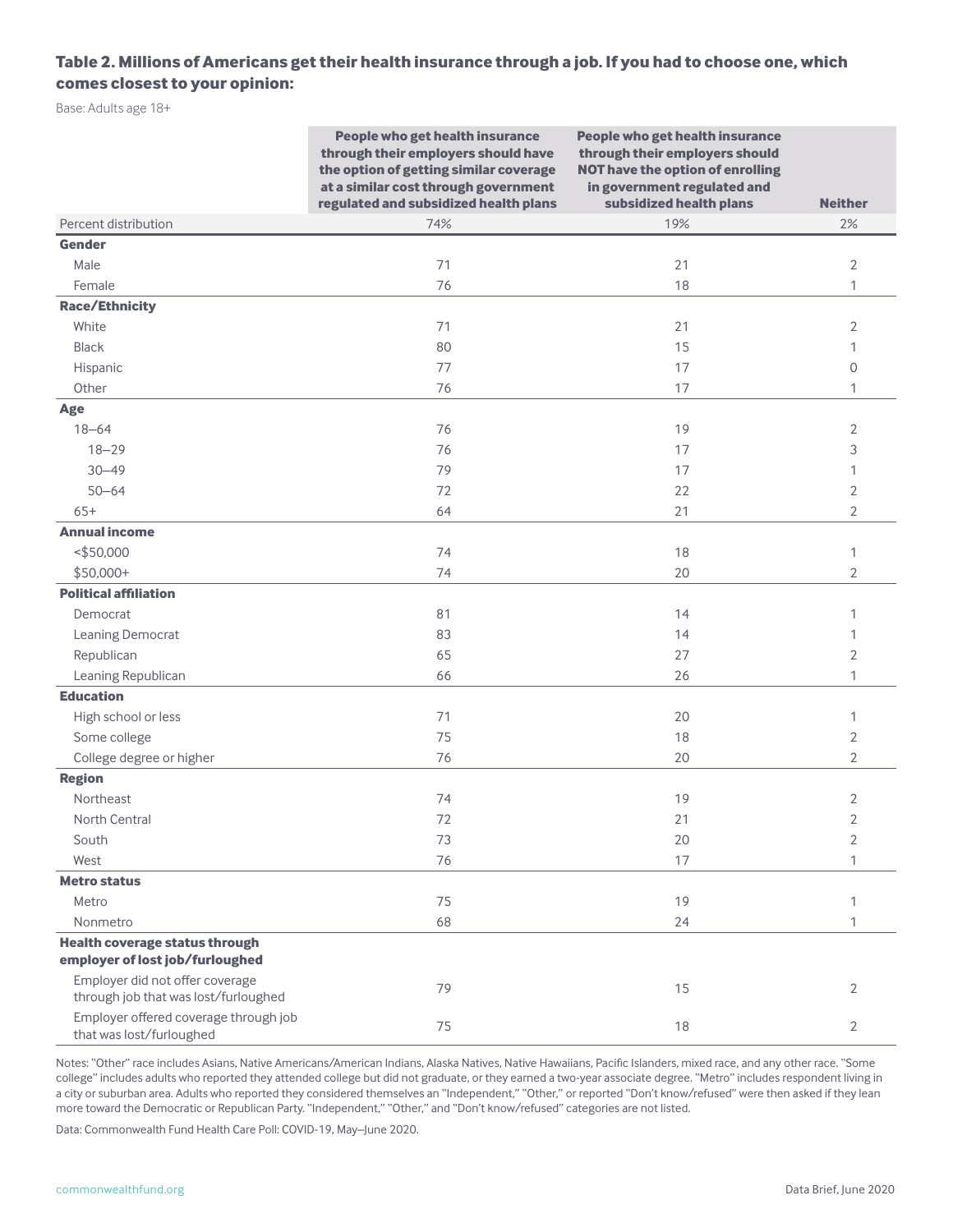#### **Table 3. Who do you trust the most to make a decision to open the economy given the need to keep people safe?**

Base: Adults age 18+

|                                                                          | <b>President</b><br><b>Trump</b> | A public health<br>official like<br><b>Anthony Fauci</b> | <b>Your state</b><br>governor | <b>Your mayor</b><br>or a local<br>government<br>official | <b>Someone</b><br>$else*$   |
|--------------------------------------------------------------------------|----------------------------------|----------------------------------------------------------|-------------------------------|-----------------------------------------------------------|-----------------------------|
| Percent distribution                                                     | 15%                              | 37%                                                      | 26%                           | 14%                                                       | 4%                          |
| Gender                                                                   |                                  |                                                          |                               |                                                           |                             |
| Male                                                                     | 18                               | 34                                                       | 25                            | 14                                                        | $\overline{4}$              |
| Female                                                                   | 13                               | 40                                                       | 27                            | 13                                                        | 4                           |
| <b>Race/Ethnicity</b>                                                    |                                  |                                                          |                               |                                                           |                             |
| White                                                                    | 17                               | 37                                                       | 27                            | 12                                                        | $\ensuremath{\mathsf{3}}$   |
| <b>Black</b>                                                             | $\overline{4}$                   | 42                                                       | 22                            | 21                                                        | $\overline{7}$              |
| Hispanic                                                                 | 17                               | 34                                                       | 28                            | 14                                                        | $\ensuremath{\mathsf{3}}$   |
| Other                                                                    | 14                               | 37                                                       | 20                            | 17                                                        | 6                           |
| Age                                                                      |                                  |                                                          |                               |                                                           |                             |
| $18 - 64$                                                                | 14                               | 38                                                       | 26                            | 15                                                        | $\overline{4}$              |
| $18 - 29$                                                                | 14                               | 38                                                       | 26                            | 13                                                        | 7                           |
| $30 - 49$                                                                | 12                               | 38                                                       | 29                            | 17                                                        | $\overline{2}$              |
| $50 - 64$                                                                | 17                               | 39                                                       | 23                            | 14                                                        | $\overline{4}$              |
| $65+$                                                                    | 20                               | 34                                                       | 23                            | 11                                                        | 5                           |
| <b>Annual income</b>                                                     |                                  |                                                          |                               |                                                           |                             |
| ~550,000                                                                 | 14                               | 39                                                       | 25                            | 13                                                        | $\overline{4}$              |
| $$50,000+$                                                               | 16                               | 35                                                       | 26                            | 15                                                        | $\overline{4}$              |
| <b>Political affiliation</b>                                             |                                  |                                                          |                               |                                                           |                             |
| Democrat                                                                 | 5                                | 50                                                       | 28                            | 13                                                        | 3                           |
| Leaning Democrat                                                         | 6                                | 49                                                       | 26                            | 14                                                        | $\ensuremath{\mathsf{3}}$   |
| Republican                                                               | 35                               | 20                                                       | 25                            | 14                                                        | $\ensuremath{\mathsf{3}}$   |
| Leaning Republican                                                       | 25                               | 21                                                       | 23                            | 18                                                        | $\mathsf 9$                 |
| <b>Education</b>                                                         |                                  |                                                          |                               |                                                           |                             |
| High school or less                                                      | 18                               | 32                                                       | 25                            | 14                                                        | 5                           |
| Some college                                                             | 14                               | 40                                                       | 24                            | 14                                                        | $\overline{4}$              |
| College degree or higher                                                 | 13                               | 41                                                       | 28                            | 13                                                        | $\ensuremath{\mathsf{3}}$   |
| <b>Region</b>                                                            |                                  |                                                          |                               |                                                           |                             |
| Northeast                                                                | 15                               | 36                                                       | 28                            | 15                                                        | 3                           |
| North Central                                                            | 15                               | 35                                                       | 29                            | 13                                                        | 3                           |
| South                                                                    | 15                               | 39                                                       | $22\,$                        | 15                                                        | 6                           |
| West                                                                     | 16                               | 38                                                       | 27                            | $12$                                                      | $\ensuremath{\mathfrak{Z}}$ |
| <b>Metro status</b>                                                      |                                  |                                                          |                               |                                                           |                             |
| Metro                                                                    | 14                               | 39                                                       | $26\,$                        | 14                                                        | $\overline{4}$              |
| Nonmetro                                                                 | 22                               | 29                                                       | 27                            | 13                                                        | $\overline{4}$              |
| <b>Health coverage status through</b><br>employer of lost job/furloughed |                                  |                                                          |                               |                                                           |                             |
| Employer did not offer coverage<br>through job that was lost/furloughed  | $20\,$                           | 33                                                       | 28                            | 11                                                        | 6                           |
| Employer offered coverage through job<br>that was lost/furloughed        | $13$                             | 39                                                       | 32                            | $\,8\,$                                                   | $\overline{7}$              |

Notes: \* "Someone else" includes business owners, doctors/health care or medical experts, respondent themselves, people in the area, CDC/CDC official/World Health Organization, or others. "Other" race includes Asians, Native Americans/American Indians, Alaska Natives, Native Hawaiians, Pacific Islanders, mixed race, and any other race. "Some college" includes adults who reported they attended college but did not graduate, or they earned a two-year associate degree. "Metro" includes respondent living in a city or suburban area. Adults who reported they considered themselves an "Independent," "Other," or reported "Don't know/refused" were then asked if they lean more toward the Democratic or Republican Party. "Independent," "Other," and "Don't know/refused" categories are not listed.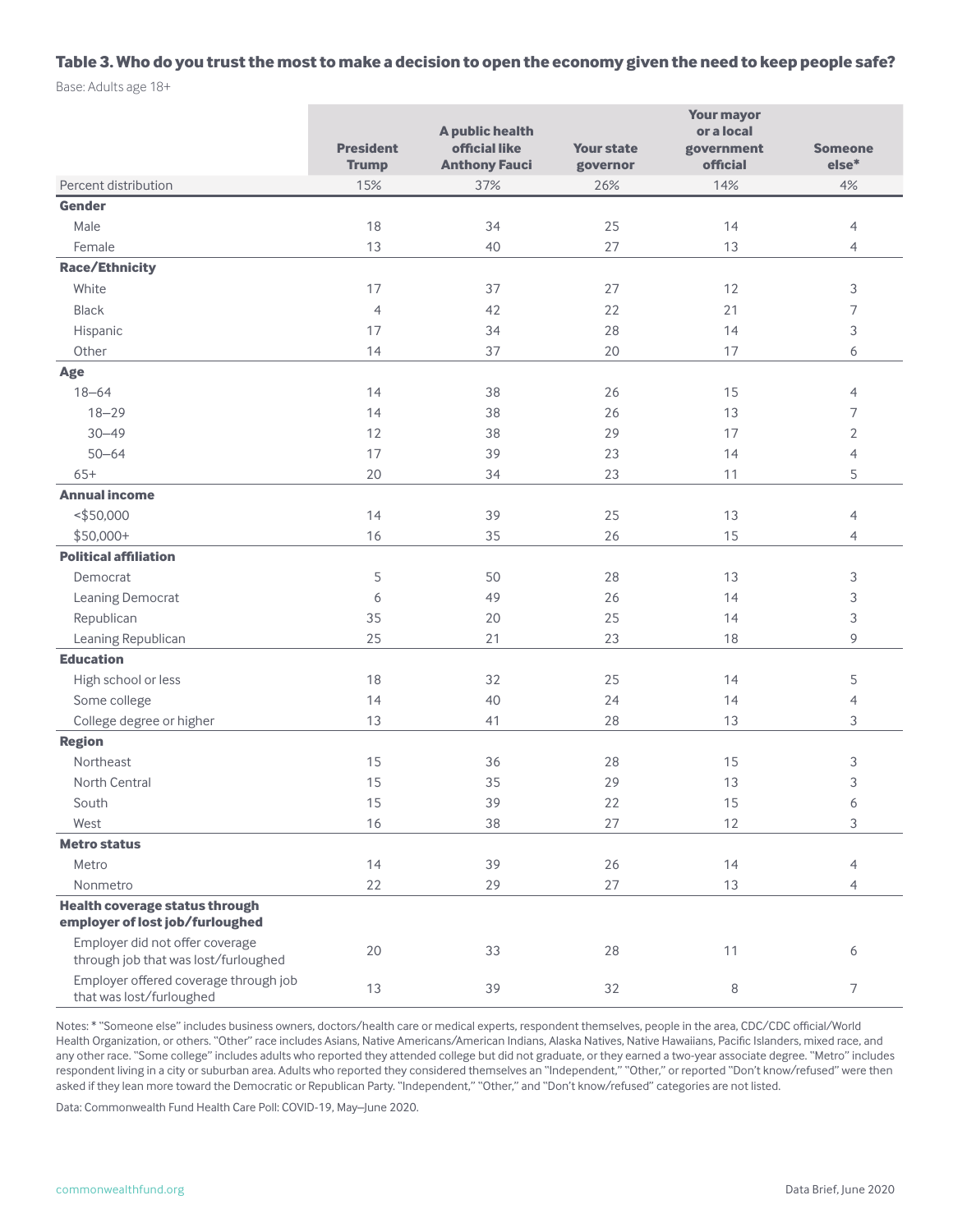## **Table 4. How important is requiring that everyone wear face masks in public\* to ensure a safe work environment for you and your loved ones before there is a vaccine for COVID-19?**

Base: Adults age 18+

|                                                                         | Very/<br>Not too/ |             |                 |                |                |                   |
|-------------------------------------------------------------------------|-------------------|-------------|-----------------|----------------|----------------|-------------------|
|                                                                         | somewhat          | <b>Very</b> | <b>Somewhat</b> | not at all     | <b>Not too</b> | <b>Not at all</b> |
|                                                                         | important         | important   | important       | important      | important      | important         |
| Percent distribution                                                    | 85%               | 63%         | 21%             | 15%            | $6%$           | 9%                |
| <b>Gender</b>                                                           |                   |             |                 |                |                |                   |
| Male                                                                    | 81                | 57          | 24              | 19             | 7              | 12                |
| Female                                                                  | 88                | 69          | 19              | 11             | 6              | 6                 |
| <b>Race/Ethnicity</b>                                                   |                   |             |                 |                |                |                   |
| White                                                                   | 82                | 59          | 23              | 17             | 7              | 10                |
| <b>Black</b>                                                            | 91                | 69          | 22              | 8              | 3              | 5                 |
| Hispanic                                                                | 90                | 73          | 17              | 9              | 5              | 5                 |
| Other                                                                   | 86                | 70          | 16              | 14             | 6              | $\mathsf 9$       |
| Age                                                                     |                   |             |                 |                |                |                   |
| $18 - 64$                                                               | 84                | 62          | 22              | 15             | 6              | 9                 |
| $18 - 29$                                                               | 85                | 60          | 25              | 15             | 6              | 8                 |
| $30 - 49$                                                               | 85                | 63          | 23              | 14             | 5              | 9                 |
| $50 - 64$                                                               | 82                | 62          | 20              | 17             | 8              | 9                 |
| $65+$                                                                   | 86                | 69          | 17              | 13             | 6              | $\overline{7}$    |
| <b>Annual income</b>                                                    |                   |             |                 |                |                |                   |
| ~150,000                                                                | 88                | 67          | 21              | 11             | $\overline{4}$ | $\overline{7}$    |
| $$50,000+$                                                              | 81                | 60          | 21              | 19             | 8              | 11                |
| <b>Political affiliation</b>                                            |                   |             |                 |                |                |                   |
| Democrat                                                                | 96                | 77          | 19              | $\overline{4}$ | 2              | $\mathbf{1}$      |
| Leaning Democrat                                                        | 92                | 73          | 18              | 8              | $\overline{4}$ | $\overline{4}$    |
| Republican                                                              | 71                | 47          | 24              | 28             | 12             | 16                |
| Leaning Republican                                                      | 68                | 45          | 23              | 32             | 12             | 20                |
| <b>Education</b>                                                        |                   |             |                 |                |                |                   |
| High school or less                                                     | 86                | 65          | 21              | 14             | 3              | 10                |
| Some college                                                            | 85                | 61          | 24              | 14             | 8              | $\overline{7}$    |
| College degree or higher                                                | 83                | 63          | 19              | 17             | 9              | 8                 |
| <b>Region</b>                                                           |                   |             |                 |                |                |                   |
| Northeast                                                               | 86                | 69          | 17              | 14             | 6              | $\overline{7}$    |
| North Central                                                           | 83                | 57          | 26              | 17             | 7              | 10                |
| South                                                                   | 85                | 63          | 22              | 14             | 7              | $\overline{7}$    |
| West                                                                    | 84                | 65          | 19              | 16             | 5              | 10                |
| <b>Metro status</b>                                                     |                   |             |                 |                |                |                   |
| Metro                                                                   | 86                | 65          | 21              | 14             | 6              | 8                 |
| Nonmetro                                                                | 80                | 57          | 22              | 20             | 9              | 11                |
| <b>Health coverage status through</b>                                   |                   |             |                 |                |                |                   |
| employer of lost job/furloughed                                         |                   |             |                 |                |                |                   |
| Employer did not offer coverage<br>through job that was lost/furloughed | 81                | 63          | 18              | 18             | 8              | $10$              |
| Employer offered coverage through job<br>that was lost/furloughed       | 86                | 66          | 19              | 13             | 5              | $\mathsf 9$       |

Notes: \* Includes at work, when shopping, and on public transportation. "Other" race includes Asians, Native Americans/American Indians, Alaska Natives, Native Hawaiians, Pacific Islanders, mixed race, and any other race. "Some college" includes adults who reported they attended college but did not graduate, or they earned a two-year associate degree. "Metro" includes respondent living in a city or suburban area. Adults who reported they considered themselves an "Independent," "Other," or reported "Don't know/refused" were then asked if they lean more toward the Democratic or Republican Party. "Independent," "Other," and "Don't know/refused" categories are not listed.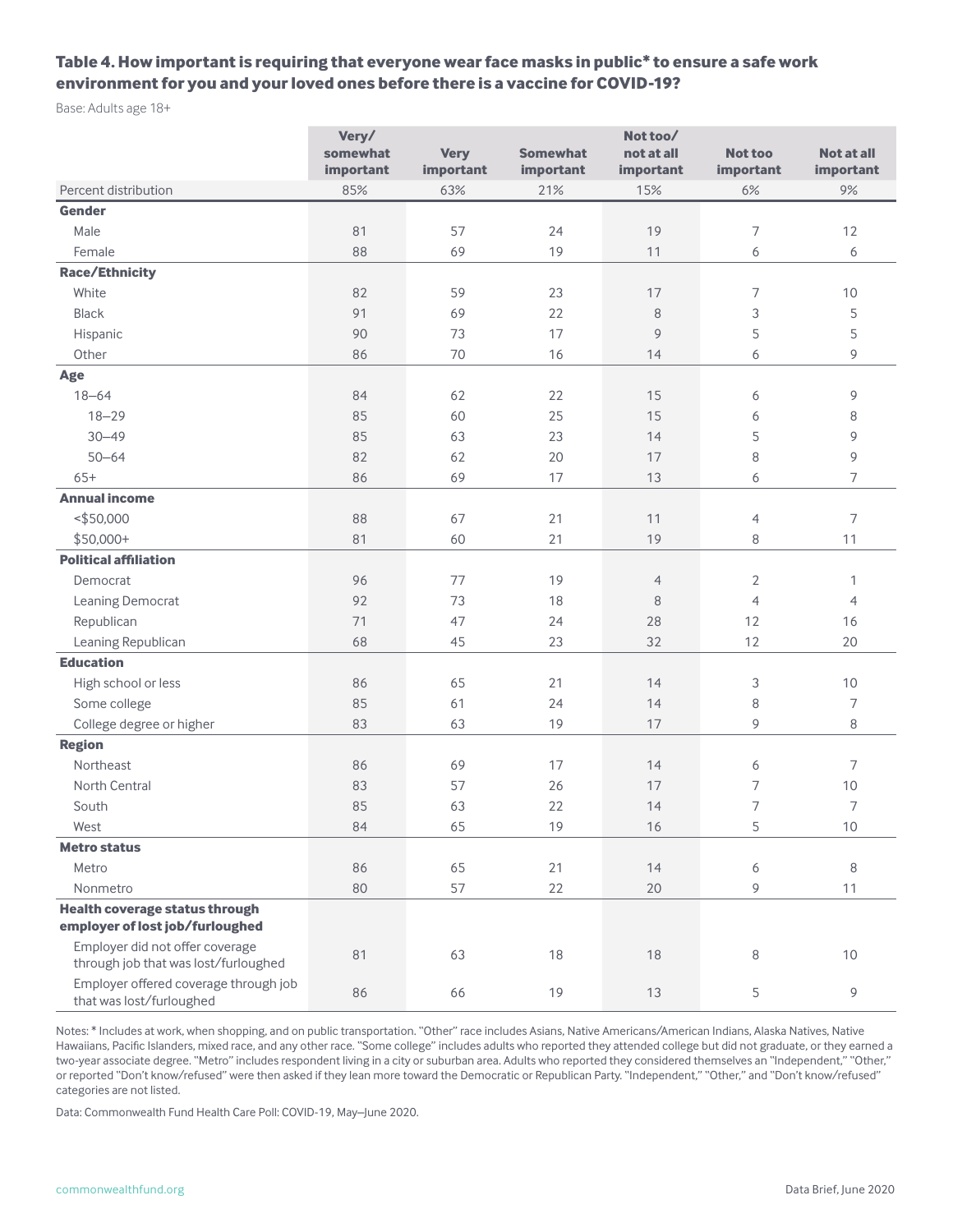### **Table 5. How important is regular COVID-19 testing of everyone to ensure a safe work environment for you and your loved ones before there is a vaccine for COVID-19?**

Base: Adults age 18+

|                                                                         | Very/<br>Not too/ |             |                 |            |                |                |
|-------------------------------------------------------------------------|-------------------|-------------|-----------------|------------|----------------|----------------|
|                                                                         | somewhat          | <b>Very</b> | <b>Somewhat</b> | not at all | <b>Not too</b> | Not at all     |
|                                                                         | important         | important   | important       | important  | important      | important      |
| Percent distribution                                                    | 81%               | 56%         | 25%             | 18%        | 9%             | 9%             |
| <b>Gender</b>                                                           |                   |             |                 |            |                |                |
| Male                                                                    | 78                | 52          | 26              | 21         | 10             | 11             |
| Female                                                                  | 84                | 59          | 25              | 15         | 9              | $\overline{7}$ |
| <b>Race/Ethnicity</b>                                                   |                   |             |                 |            |                |                |
| White                                                                   | 78                | 51          | 27              | 22         | 12             | 10             |
| <b>Black</b>                                                            | 86                | 63          | 24              | 13         | 5              | 8              |
| Hispanic                                                                | 90                | 68          | 21              | 10         | 5              | 5              |
| Other                                                                   | 83                | 61          | 23              | 15         | 5              | 10             |
| Age                                                                     |                   |             |                 |            |                |                |
| $18 - 64$                                                               | 81                | 56          | 25              | 18         | 9              | 9              |
| $18 - 29$                                                               | 83                | 56          | 27              | 17         | 7              | 10             |
| $30 - 49$                                                               | 84                | 58          | 26              | 16         | 9              | $\overline{7}$ |
| $50 - 64$                                                               | 76                | 53          | 23              | 23         | 12             | 11             |
| $65+$                                                                   | 80                | 55          | 26              | 18         | 9              | 9              |
| <b>Annual income</b>                                                    |                   |             |                 |            |                |                |
| ~150,000                                                                | 85                | 59          | 26              | 15         | 8              | $\overline{7}$ |
| $$50,000+$                                                              | 77                | 53          | 25              | 22         | $10$           | 11             |
| <b>Political affiliation</b>                                            |                   |             |                 |            |                |                |
| Democrat                                                                | 92                | 68          | 24              | 8          | 5              | 3              |
| Leaning Democrat                                                        | 89                | 67          | 22              | 11         | 5              | 6              |
| Republican                                                              | 66                | 37          | 29              | 33         | 17             | 16             |
| Leaning Republican                                                      | 68                | 39          | 29              | 31         | 14             | 18             |
| <b>Education</b>                                                        |                   |             |                 |            |                |                |
| High school or less                                                     | 82                | 61          | 22              | 17         | $\overline{7}$ | 9              |
| Some college                                                            | 81                | 53          | 27              | 19         | 11             | 8              |
| College degree or higher                                                | 80                | 52          | 28              | 20         | 10             | 10             |
| <b>Region</b>                                                           |                   |             |                 |            |                |                |
| Northeast                                                               | 82                | 54          | 27              | 18         | 8              | 10             |
| North Central                                                           | 78                | 49          | 29              | 21         | 12             | 8              |
| South                                                                   | 82                | 57          | 25              | 17         | 8              | 9              |
| West                                                                    | 81                | 60          | 21              | $18$       | 9              | 9              |
| <b>Metro status</b>                                                     |                   |             |                 |            |                |                |
| Metro                                                                   | 82                | 56          | 25              | 17         | 9              | 8              |
| Nonmetro                                                                | 77                | 52          | 25              | 22         | $11$           | 11             |
| <b>Health coverage status through</b>                                   |                   |             |                 |            |                |                |
| employer of lost job/furloughed                                         |                   |             |                 |            |                |                |
| Employer did not offer coverage<br>through job that was lost/furloughed | 81                | 56          | 25              | 19         | $\overline{7}$ | 12             |
| Employer offered coverage through job<br>that was lost/furloughed       | 83                | 61          | 22              | $16$       | 9              | $\overline{7}$ |

Notes: "Other" race includes Asians, Native Americans/American Indians, Alaska Natives, Native Hawaiians, Pacific Islanders, mixed race, and any other race. "Some college" includes adults who reported they attended college but did not graduate, or they earned a two-year associate degree. "Metro" includes respondent living in a city or suburban area. Adults who reported they considered themselves an "Independent," "Other," or reported "Don't know/refused" were then asked if they lean more toward the Democratic or Republican Party. "Independent," "Other," and "Don't know/refused" categories are not listed.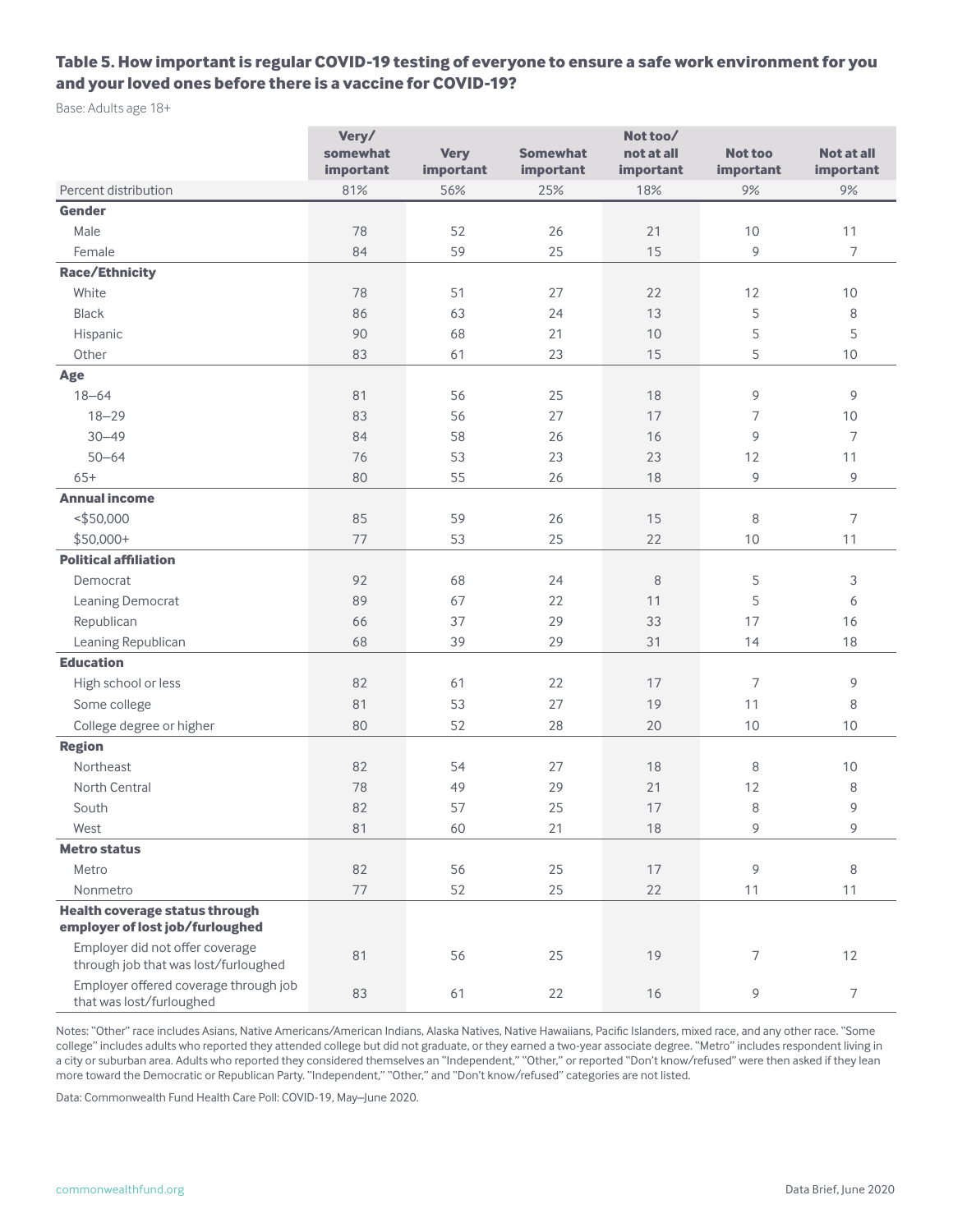# **Table 6. How important is the ability of the government to trace potential contacts with anyone who tests positive for COVID-19 to ensure a safe work environment for you and your loved ones before there is a vaccine for COVID-19?**

Base: Adults age 18+

|                                                                   | Very/     |             |                 | Not too/       |                          |                   |
|-------------------------------------------------------------------|-----------|-------------|-----------------|----------------|--------------------------|-------------------|
|                                                                   | somewhat  | <b>Very</b> | <b>Somewhat</b> | not at all     | <b>Not too</b>           | <b>Not at all</b> |
|                                                                   | important | important   | important       | important      | important                | important         |
| Percent distribution                                              | 81%       | 54%         | 27%             | 18%            | 8%                       | 10%               |
| <b>Gender</b>                                                     |           |             |                 |                |                          |                   |
| Male                                                              | 78        | 50          | 27              | 21             | $\,8\,$                  | 13                |
| Female                                                            | 84        | 57          | 27              | 15             | 8                        | $\overline{7}$    |
| <b>Race/Ethnicity</b>                                             |           |             |                 |                |                          |                   |
| White                                                             | 79        | 51          | 28              | 20             | 9                        | 12                |
| <b>Black</b>                                                      | 88        | 57          | 30              | 11             | 6                        | 5                 |
| Hispanic                                                          | 85        | 62          | 23              | 14             | 8                        | 7                 |
| Other                                                             | 84        | 58          | 26              | 16             | 6                        | 10                |
| Age                                                               |           |             |                 |                |                          |                   |
| $18 - 64$                                                         | 81        | 53          | 29              | 18             | 8                        | 10                |
| $18 - 29$                                                         | 83        | 49          | 34              | 17             | 8                        | 9                 |
| $30 - 49$                                                         | 82        | 53          | 28              | 18             | 8                        | 10                |
| $50 - 64$                                                         | 80        | 54          | 26              | 19             | 9                        | 11                |
| $65+$                                                             | 79        | 58          | 20              | 19             | 8                        | 11                |
| <b>Annual income</b>                                              |           |             |                 |                |                          |                   |
| ~150,000                                                          | 85        | 56          | 28              | 14             | $\overline{\phantom{a}}$ | 7                 |
| $$50,000+$                                                        | 77        | 51          | 27              | 22             | 9                        | 13                |
| <b>Political affiliation</b>                                      |           |             |                 |                |                          |                   |
| Democrat                                                          | 92        | 67          | 26              | $\overline{7}$ | $\overline{4}$           | $\overline{2}$    |
| Leaning Democrat                                                  | 88        | 61          | 27              | 12             | 7                        | $\overline{4}$    |
| Republican                                                        | 66        | 37          | 29              | 33             | 15                       | 18                |
| Leaning Republican                                                | 66        | 39          | 28              | 32             | 10                       | 22                |
| <b>Education</b>                                                  |           |             |                 |                |                          |                   |
| High school or less                                               | 81        | 56          | 25              | 17             | 7                        | 10                |
| Some college                                                      | 82        | 52          | 30              | 18             | 9                        | 9                 |
| College degree or higher                                          | 79        | 52          | 27              | 21             | 9                        | 12                |
| <b>Region</b>                                                     |           |             |                 |                |                          |                   |
| Northeast                                                         | 79        | 57          | 22              | 20             | 9                        | 11                |
| North Central                                                     | 78        | 49          | 29              | 21             | 11                       | 11                |
| South                                                             | 83        | 54          | 29              | 16             | $\overline{7}$           | 9                 |
| West                                                              | 81        | 55          | 26              | $18\,$         | $\overline{7}$           | 11                |
| <b>Metro status</b>                                               |           |             |                 |                |                          |                   |
| Metro                                                             | 82        | 56          | 27              | 17             | 8                        | 9                 |
| Nonmetro                                                          | 76        | 49          | 27              | 22             | 9                        | 12                |
| <b>Health coverage status through</b>                             |           |             |                 |                |                          |                   |
| employer of lost job/furloughed                                   |           |             |                 |                |                          |                   |
| Employer did not offer coverage                                   | $80\,$    | 51          | 29              | $20\,$         |                          | 12                |
| through job that was lost/furloughed                              |           |             |                 |                | 8                        |                   |
| Employer offered coverage through job<br>that was lost/furloughed | $80\,$    | 56          | 23              | $20\,$         | 8                        | 12                |

Notes: "Other" race includes Asians, Native Americans/American Indians, Alaska Natives, Native Hawaiians, Pacific Islanders, mixed race, and any other race. "Some college" includes adults who reported they attended college but did not graduate, or they earned a two-year associate degree. "Metro" includes respondent living in a city or suburban area. Adults who reported they considered themselves an "Independent," "Other," or reported "Don't know/refused" were then asked if they lean more toward the Democratic or Republican Party. "Independent," "Other," and "Don't know/refused" categories are not listed.